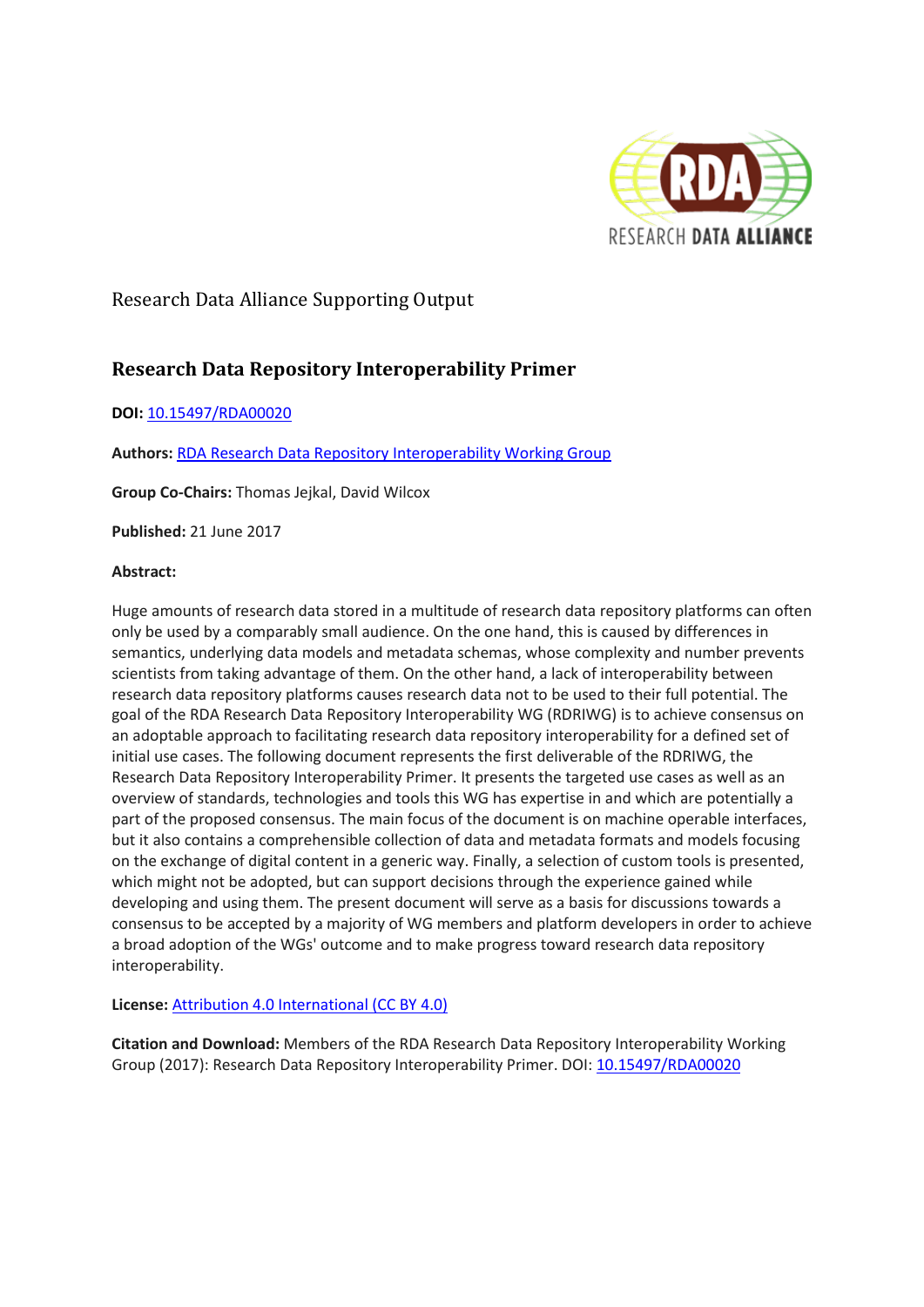# Research Data Repository Interoperability Primer

The Research Data Repository Interoperability Working Group will establish standards for interoperability between different research data repository platforms focusing on machine-machine communication with the primary goal of enabling migration, replication and cross-repository discovery. These standards may include (but are not limited to) a generic API specification and import/export formats summarized in a document serving as an implementation guide for adoption. The scope of this document is to give an overview about targeted use cases, requirements that must be fulfilled to realize the use cases and currently available technologies and standards that might be incorporated. In the following section, the use cases this working group is focussing on including their requirements are described.

# Use Cases

- 1. Migration/Replication of a Digital Object between research data repository platforms
	- Transfer of digital objects from a source to a destination research data repository platform
	- Three different cases are imaginable:
		- Source and destination are the same repository platform with the same or a fully compatible version (same data model)
		- Source and destination are the same repository platform with a different version (different data model, same/similar ontologies)
		- Source and destination are different repository platforms (different data model, different ontologies)
	- Support for legacy platform versions
		- Adoption of results in old platform versions unlikely, but interoperability interfaces are quite important for these platforms
		- Integration of legacy platforms by service/tool approach rather than defining an interface that has to be implemented by a platform itself
		- Necessity of common exchange format used by service/tool between source and destination?
	- Web-based or standalone solution?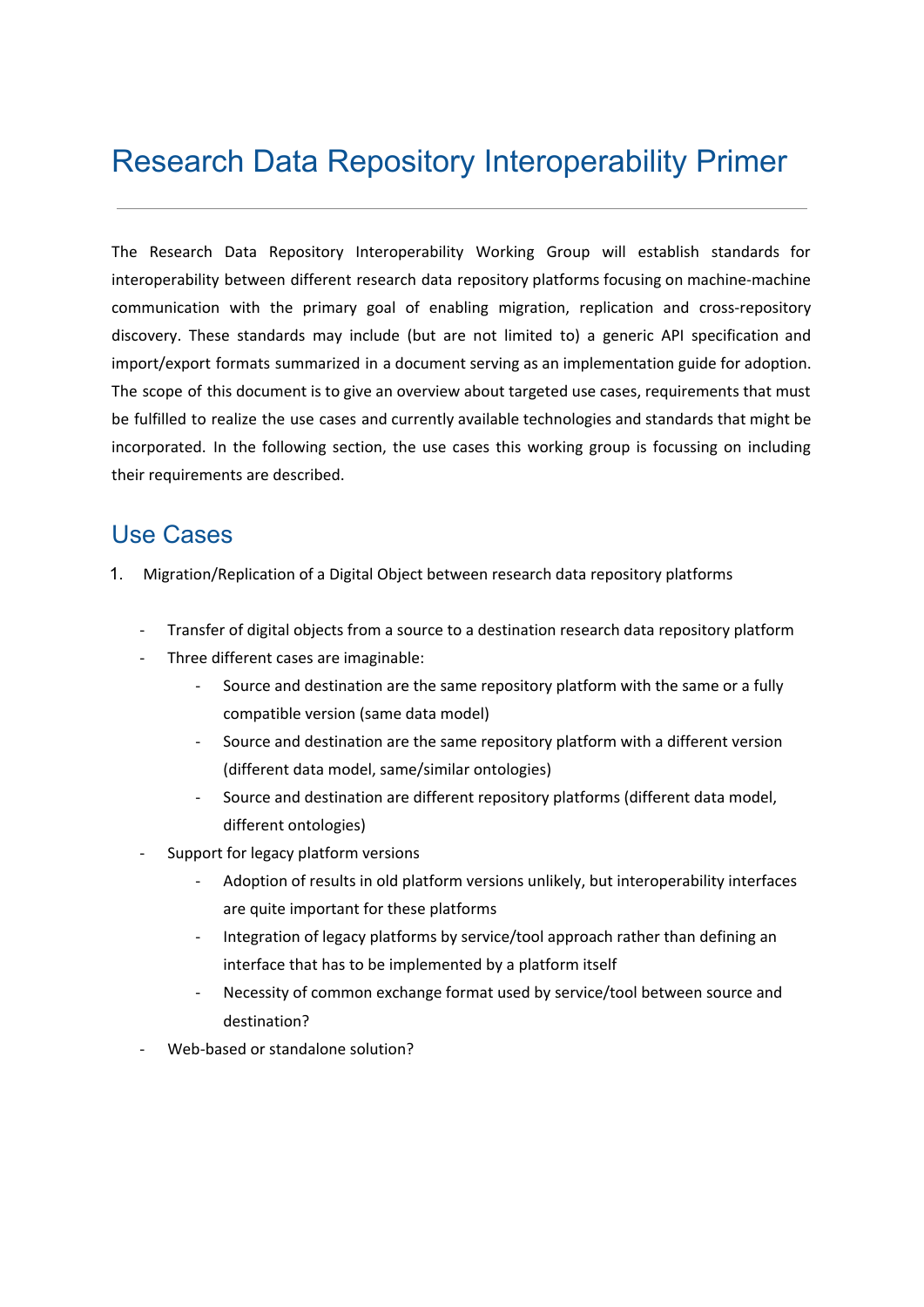- 2. Retrieval of information related to the platform and/or its contents
	- Information about system, e.g. supported interfaces, capacities, access requirements
		- Facilitate registration in a (collection) registry and metadata harvesting
	- Information about content
		- Facilitate for metadata harvesting
	- Minimal set of mandatory elements but extensible for future use

# State of the Art

# A. Machine Operable Interfaces

In this section a selection of machine operable interfaces is presented. This includes generic protocol specifications for data/metadata exchange as well as specific programming interfaces implemented in one particular platform that can be adopted by other platforms.

# 1. OAI-PMH

**Type:** Protocol **Applicability**: Use case 2 **Feasibility for research data**: No concerns

The [OAI-PMH](https://www.openarchives.org/OAI/openarchivesprotocol.html) protocol is a standard protocol for metadata harvesting defined by the Open Archives Initiative. The main purpose of this protocol was to harvest publication information from e-print servers and digital repositories. The protocol is intended [...]to provide a low-barrier mechanism for repository interoperability[...] [\[1\]](https://www.openarchives.org/pmh/) and has been adopted by many (if not all) major repository platforms. The OAI-PMH standard defines an easy-to-implement and easy-to-use HTTP-based interface for requesting metadata records from digital repositories. It delivers metadata records as XML documents containing metadata in arbitrary schemas. Supported schemas can be requested using the OAI-PMH endpoint. Furthermore, metadata records can be organized in collections. For scalability purposes, harvesters can define a from/until range of the modification timestamp of requested records in order to limit the number of harvested metadata documents. In order to limit the amount of returned records, the OAI-PMH provider can also provide a resumptionToken in order to deliver lists of records in multiple requests.

#### Gaps and Limitations

The standard expects only Dublin Core metadata to be supported. OAI-PMH only supports metadata.

# 2. SWORD

**Type:** Protocol **Applicability**: Use case 1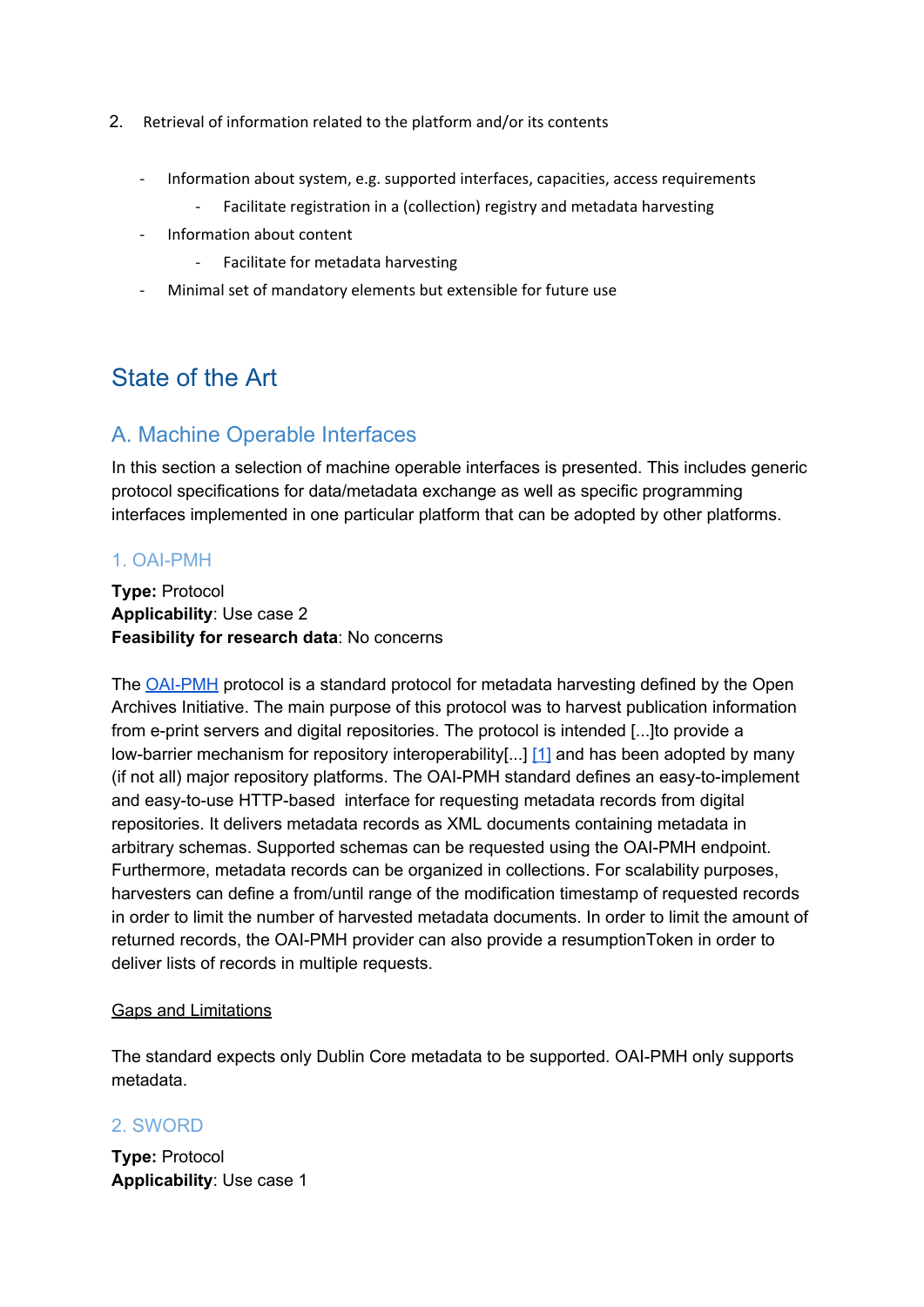**Feasibility for research data**: A refresh to SWORD is planned by Jisc (UK) in the next few months with the aim to make the standard completely suitable for research data.

[SWORD](http://swordapp.org/) is a lightweight protocol for depositing content from one location to another. It stands for Simple Web-service Offering Repository Deposit and is a profile of the Atom Publishing Protocol (known as APP or ATOMPUB). To make use of SWORD, a repository or deposit client must either currently support sword or implement the [SWORD](http://purl.org/net/sword/) Profile.

#### Gaps and Limitations

A log of requirements is being kept at in this [GoogleDoc.](https://docs.google.com/document/d/1Rh80CbH3F7P8pqK4CqyEMpi-efDclETRMNqyqPO71Z0/edit) Any gaps that are identified can also be added here to form a development template for the protocol refresh. Currently the protocol supports research data but not metadata.

# 3. ResourceSync

**Type:** Specification (latest version 1.1 published February 2017) **Applicability**: Use case 1 and 2 **Feasibility for research data**: Feasible for research data and metadata.

[ResourceSync](http://www.openarchives.org/rs/toc) is a framework for resources in source and destination systems to remain synchronized. Several synchronization patterns are supported, included one to many, many to one, and selective synchronization of a subset of resources. A baseline synchronization is equivalent to a migration in the sense that the targeted set of resources in the source system are copied to the destination system. This is done primarily via a Resource List, which is based on Sitemaps. ResourceSync also supports Resource Dumps, which are documents that point to ZIP files containing resource representations and metadata.

#### Gaps and Limitations

Embedded metadata is limited, provided as attributes in an XML tag. Complex metadata must be provided externally and referenceable as an IRI in the XML. Resources must have HTTP URIs and synchronization occurs over HTTP.

# 4. Linked Data Platform (LDP)

**Type:** Specification **Applicability**: Use case 1 **Feasibility for research data**: No concerns

The Linked Data [Platform](https://www.w3.org/TR/ldp/) (LDP) defines a set of rules for HTTP operations on web resources, some based on RDF, to provide an architecture for read-write Linked Data on the web. This standard can help promote interoperability by establishing clear rules for interactions between clients and servers.

#### Gaps and Limitations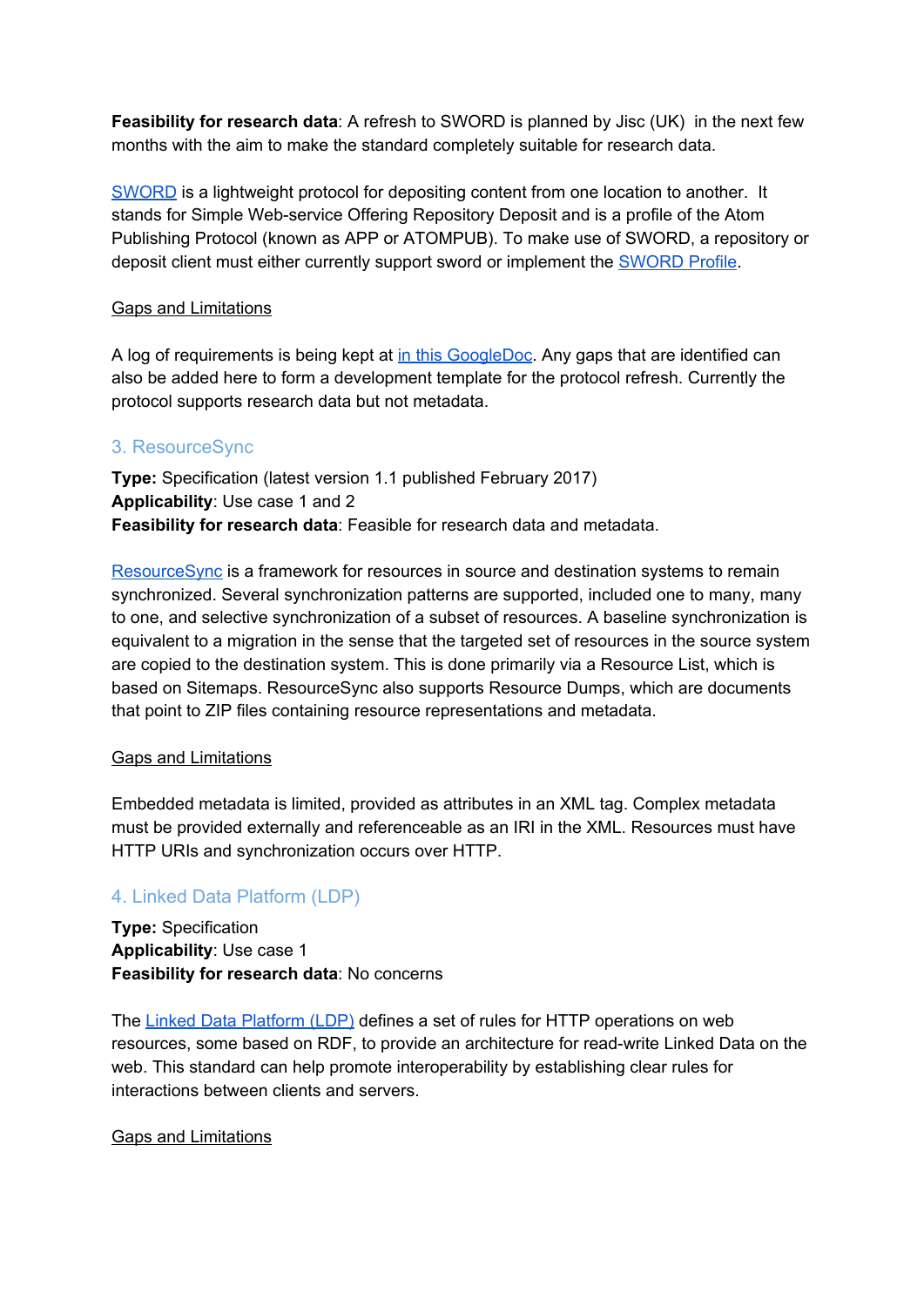LDP focuses on client/server interactions on the linked data web.

# 5. DARIAH Storage API

**Type:** API **Applicability**: Use case 1 **Feasibility for research data**: no concerns for data, not feasible for metadata

The [DARIAH](https://wiki.de.dariah.eu/download/attachments/10618851/DARIAH-Storage-API-v1.0_final.pdf) RESTful Storage API is based on the REST architectural style; resources are addressed by URLs, and the actions to perform on a representation will be performed by using some of the basic HTTP methods to achieve basic CRUD operations on the resources (create, retrieve, update, and delete). The DARIAH Storage API is used by the [DARIAH-DE](https://de.dariah.eu/repository) [Repository](https://de.dariah.eu/repository) and the DARIAH-DE [Geo-Browser/Datasheet](https://wiki.de.dariah.eu/display/publicde/Geo-Browser+Dokumentation) Editor.

#### Gaps and Limitations

The DARIAH Storage API is only for transparent data storage/access; metadata handling is not part of the API.

### 6. DARIAH-DE Repository API

**Type:** API **Applicability**: Use case 1 and 2 **Feasibility for research data**: no concerns

The [DARIAH-DE](http://repository.de.dariah.eu/doc/services/) Repository API is used by the [DARIAH-DE](https://de.dariah.eu/repository) Repository as a layer above the Storage API for OwnStorage and PublicStorage management and access. Metadata can be retrieved/exchanged as well.

#### Gaps and Limitations

This is a single solution instead of a generic approach, it would only apply to adopters of the DARIAH-DE Repository.

# 7. OpenAIRE API

**Type:** API **Applicability**: Use case 1 and 2 **Feasibility for research data**: No concerns for metadata, not feasible for data

The [OpenAIRE](http://api.openaire.eu/) API is focused on digital repositories system to system interoperability for open access to scientific publications, data and projects outcomes and reports from EC, FP7, ERC, Horizon 2020, H2020. Software implementation is a part of an official release of [DSpace](http://www.dspace.org/) (open source digital repository). OpenAIRE Guidelines for Data Archives being harvested by OpenAire are [available](https://guidelines.openaire.eu/en/latest/data/index.html) online, and a [Validator](http://validator.openaire.eu/) service allows one to test a repository's compatibility with the OpenAIRE Guidelines. If validation succeeds the data source can be registered for regular aggregation and indexing in OpenAIRE. OpenAIRE allows for registration of institutional and thematic repositories registered in OpenDOAR,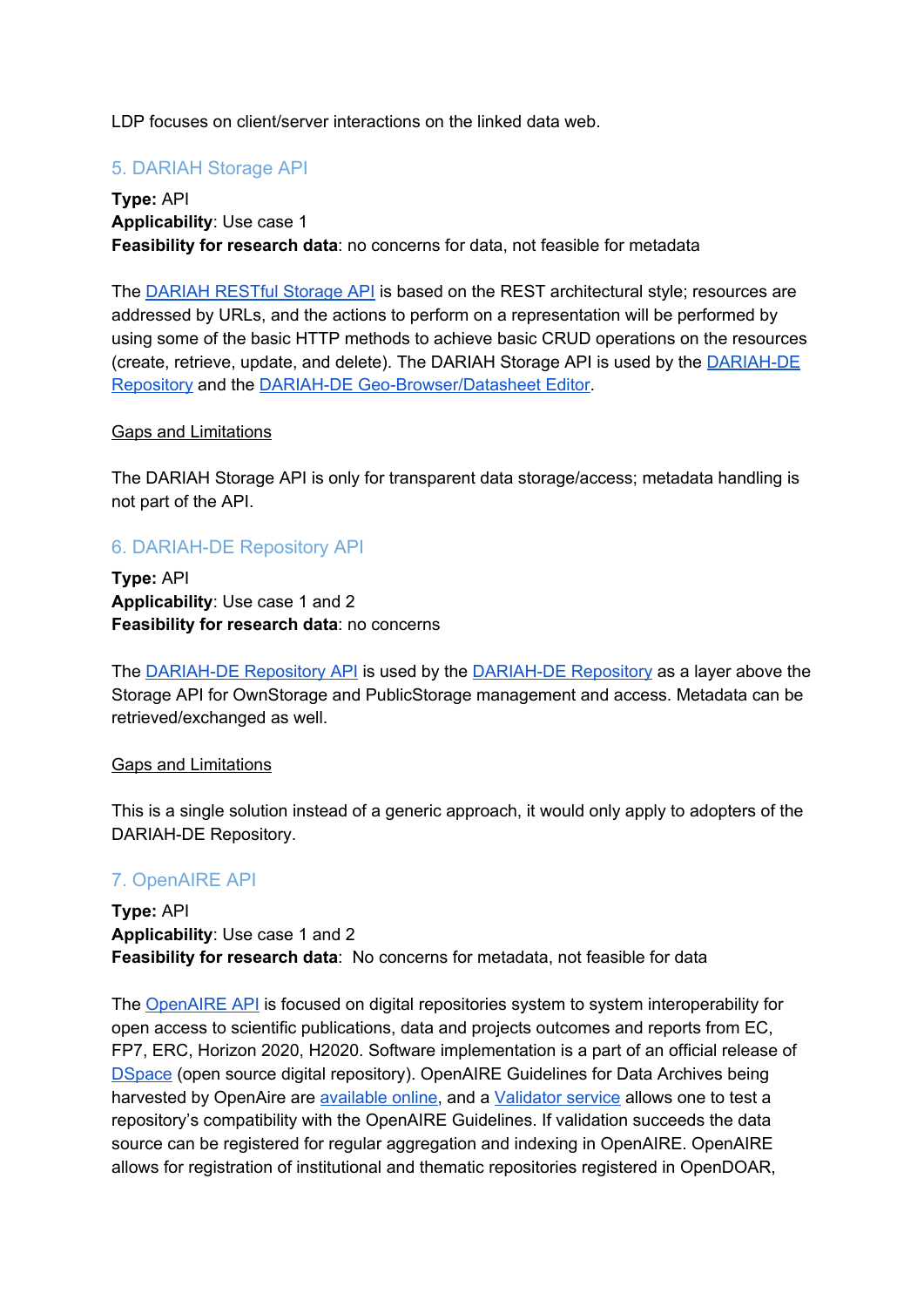research data repositories registered in re3data, individual e-Journals, CRIS, aggregators and publishers. OpenAIRE compliant repositories include: [DSpace,](http://www.dspace.org/) [Eprints,](http://www.eprints.org/) [Invenio](http://invenio-software.org/) CDS, [Zenodo.](https://zenodo.org/)

#### Gaps and Limitations

The OpenAIRE API is based on OAI-PMH, DataCite v3.1, previously used Dublin Core Metadata (with modifications and extensions). It only supports metadata.

#### 8. VOSpace, the IVOA interface to distributed storage

**Type:** Protocol **Applicability**: Use case 1, Use case 2 **Feasibility for research data**: Could be reused for other domain than astronomy

[VOSpace](http://www.ivoa.net/documents/VOSpace/) is the [IVOA](http://www.ivoa.net/) interface to distributed storage. It specifies how VO agents and applications can use network attached data stores to persist and exchange data in a standard way.

A VOSpace web service is an access point for a distributed storage network. Through this access point, a client can:

- add or delete data objects in a tree data structure
- manipulate metadata for the data objects
- obtain URIs through which the content of the data objects can be accessed

VOSpace does not define how the data is stored or transferred, only the control messages to gain access. Thus, the VOSpace interface can readily be added to an existing storage system. When we speak of "a VOSpace", we mean the arrangement of data accessible through one particular VOSpace service. Each data object within a VOSpace service is represented as a node and has a description called a representation. Nodes in VOSpace have unique identifiers expressed as URIs in the <u>'vos' scheme</u>.

#### Gaps and Limitations

No default storage is associated. VOSpace must be implemented over an existing data storage (simple filesystem, database, etc.) Main focus is on data, the only metadata covered a simple string-based properties.

# B. (Meta-)Data Formats and Models

This section contains (meta-)data formats and schemas that can be used in order to exchange information in a standardized way. However, in addition to the format there will still be the need of some machine operable endpoint reading and writing the presented standard (meta-)data formats.

# 1. OAI-ORE

**Type:** Format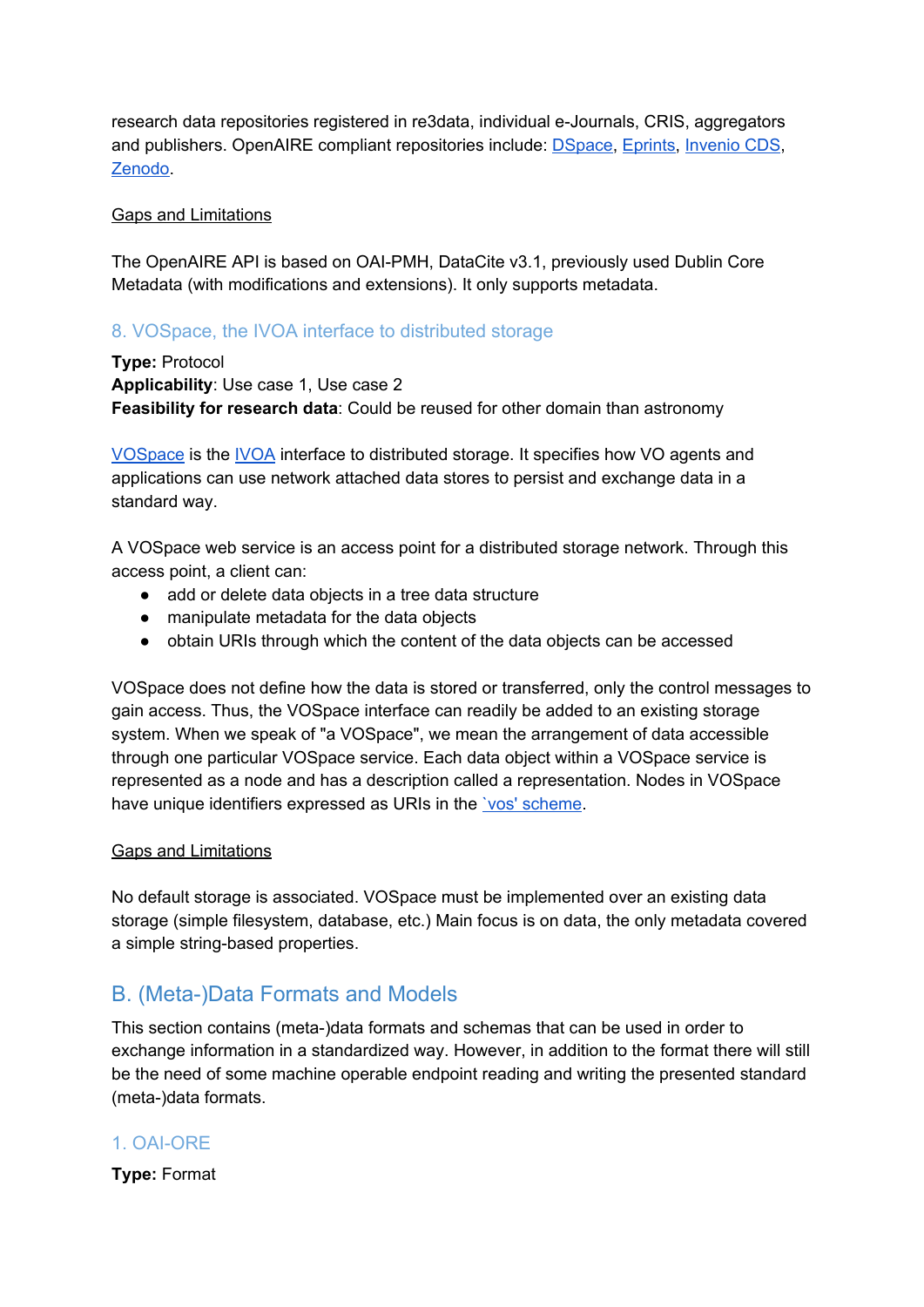#### **Applicability**: Use case 1 and 2

**Feasibility for research data**: As research data objects are often composed of separably accessible components, OAI-ORE is a good match to research data.

[ORE](https://www.openarchives.org/ore/) is a standard for describing aggregations of data and the semantic relationships between its components. It leverages RDF to describe the relationships and supports multiple serialization formats (including XML, Atom, and JSON-LD). For some communities--most notably, [DataONE-](https://www.dataone.org/)-an ORE file is an important component of their BagIt profile, allowing them to describe the roles of the different data files in a bag which are not otherwise described by the standard BagIt metadata and manifest.

#### Gaps and Limitations

Describing hierarchical collections with ORE can be challenging; however, some patterns are emerging for doing this. One example can be found [here](https://knb.ecoinformatics.org/#view/doi:10.5063/F19Z92TW).

# 2. METS

**Type:** Schema **Applicability**: Mainly use case 1, but also use case 2 **Feasibility for research data**: no concerns

[...]The Metadata Encoding & [Transmission](http://www.loc.gov/standards/mets/) Standard (METS) schema is a standard for encoding descriptive, administrative, and structural metadata regarding objects[...][\[2\]](http://www.loc.gov/standards/mets/) It was defined for libraries, but it is not restricted to them. Apart from the actual standard METS provide the possibility to define profiles, which are human readable documents supporting authors and programmers while creating and processing METS documents following a particular profile. Information about mandatory elements and supported schemas for different sections can be provided in the profile. Due to a very flexible schema METS documents may hold detailed information about all aspects of a digital object, e.g. descriptive metadata, administrative metadata and structural information together with URLs referring to data streams.

#### Gaps and Limitations

Due to its flexibility it is up to a profile to define mandatory elements and requirements towards an accepted METS document. The only aspect that is defined by the standard is the overall structure of the document. In order to support METS, e.g. to expose a METS representation of a digital object via OAI-PMH, this group would have to find a consensus on a METS profile defining the minimum requirements that have to be fulfilled in order to be able import a digital object from a METS document.

#### 3. Re3data Schema

**Type:** Schema **Applicability**: Use case 2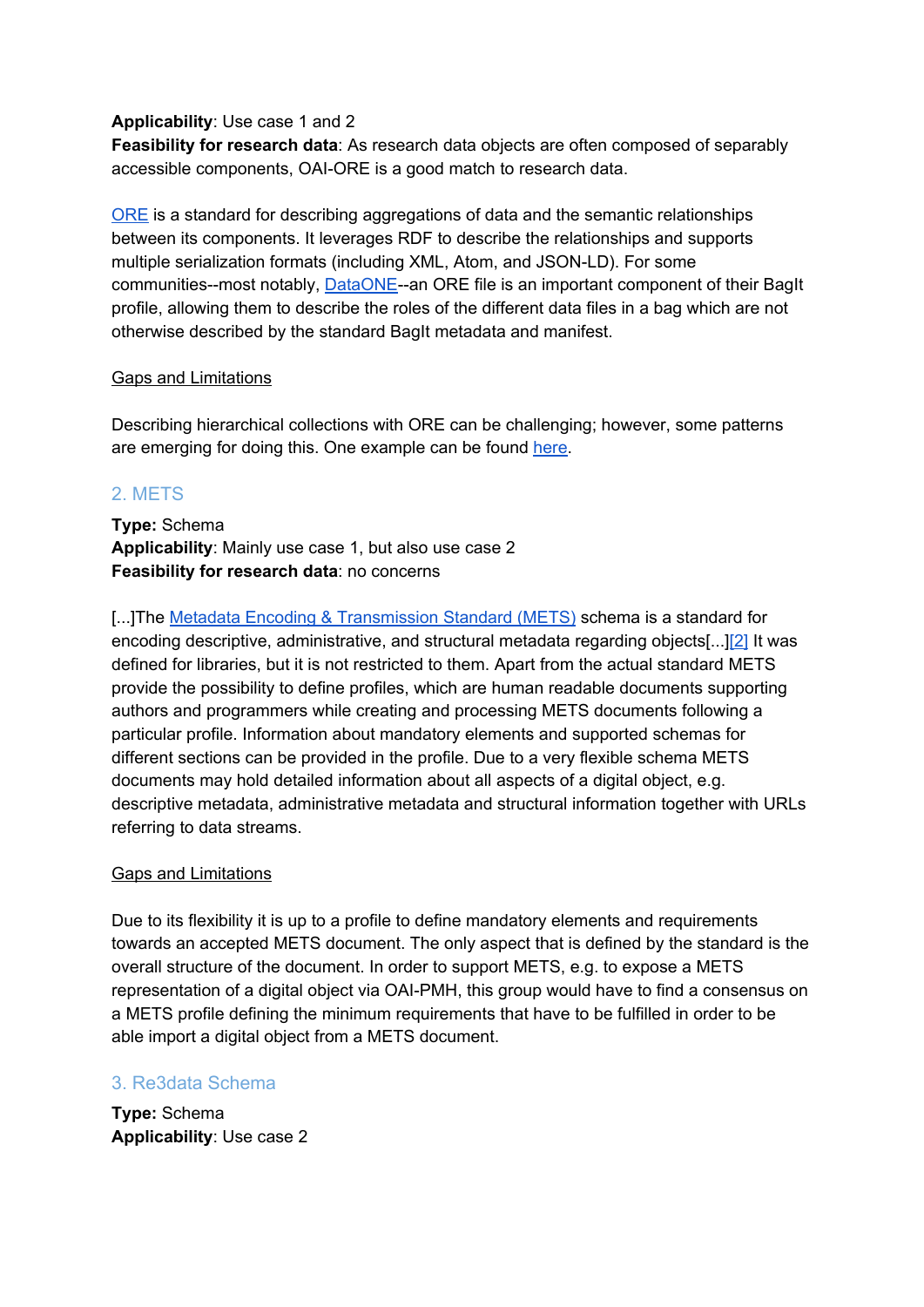**Feasibility for research data**: No concerns, schema is dedicated to research data repositories

The [re3data.org](http://www.re3data.org/) metadata schema contains metadata properties describing a research data repository such as its general scope, content and infrastructure as well as its compliance with technical, quality and metadata standards. [\[3\]](http://doi.org/10.2312/re3.008) It represents a standard to describe a research data repository and ensures interoperability between research data repositories and re3data registry. The documentation of the schema as well as examples and a running registry with plenty of registered research data repositories is available via [re3data.org.](http://www.re3data.org/) For the goals of this working group the pure re3data schema can be a (very first) start into interoperability of repository information (use case 2).

#### Gaps and Limitations

The focus is on the repository, not on the content. Information about content must be retrieved using one of the repository APIs listed in the re3data document. Supporting the re3data schema won't automatically allow the repository to register an instance at re3data.org. The registration process is triggered manually by filling out a web form.

#### 4. DataCite Metadata Schema 4.0

**Type:** Schema **Applicability:** Use case 1 and 2 **Feasibility for research data:** No concerns

The DataCite [Metadata](http://schema.datacite.org/) Schema is a list of core metadata properties chosen for an accurate and consistent identification of a resource for citation and retrieval purposes, along with recommended use instructions. It provides a set of mandatory, recommended and optional elements, widely used by data providers to register DOI-Names. The resource that is being identified can be of any kind, but it is typically a dataset[.](http://schema.datacite.org/meta/kernel-4.0/doc/DataCite-MetadataKernel_v4.0.pdf)

The [DataCite](https://api.datacite.org/) REST API is a common API to get all metadata from DataCite. The API is generally RESTFUL and returns results in JSON. The API follows the [JSONAPI](http://jsonapi.org/) specification.

#### Gaps and Limitations

DataCite is only one standard out of many. An (incomplete) list of them can be found in the RDA [Metadata](http://rd-alliance.github.io/metadata-directory/standards/) Directory.

#### 5. Portland Common Data Model

**Type:** Model **Applicability**: Use case 1 **Feasibility for research data**: No concerns

The Portland [Common](https://github.com/duraspace/pcdm/wiki) Data Model (PCDM) is a flexible, extensible domain model that is intended to underlie a wide array of repository and DAMS applications. The primary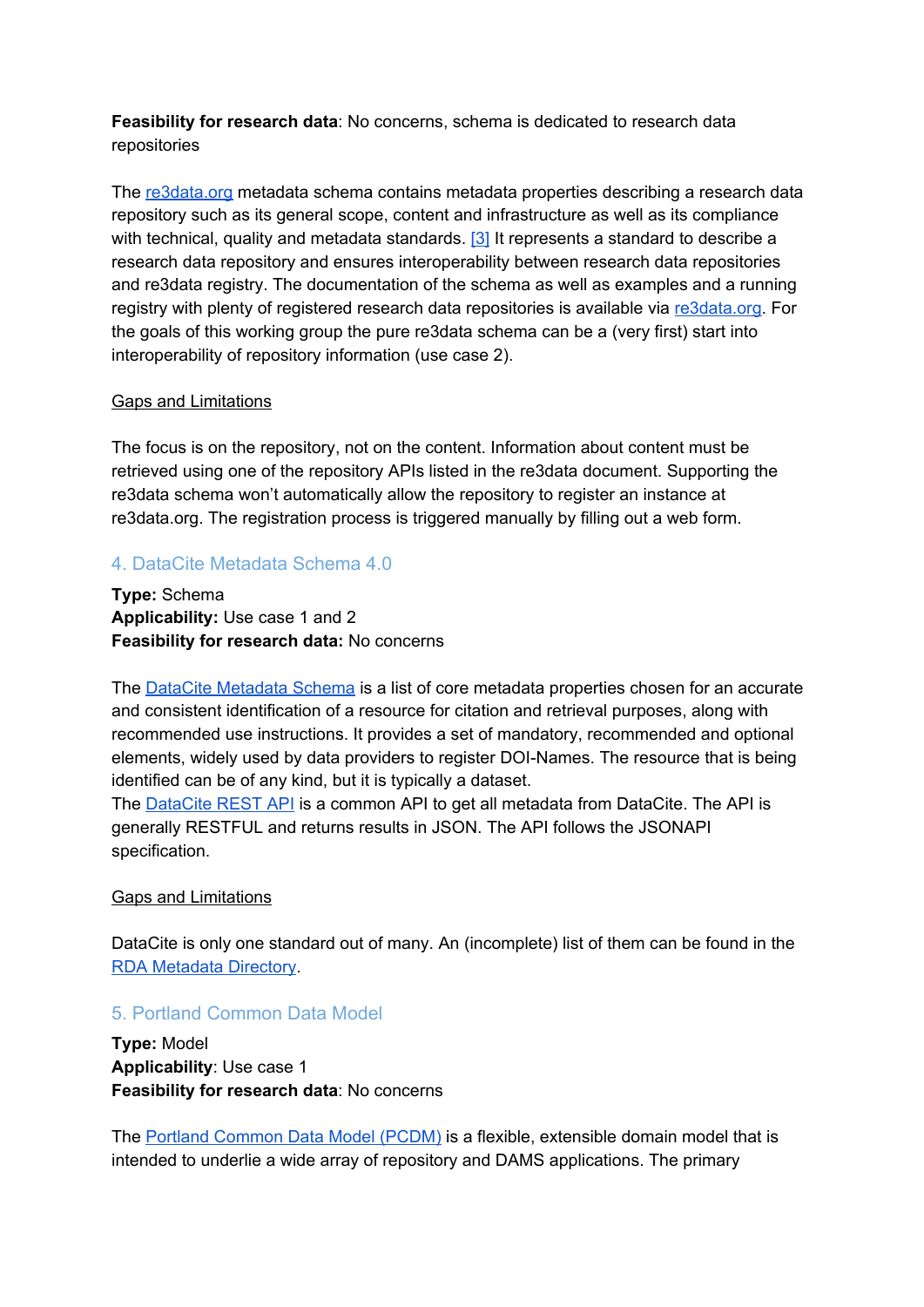objective of this model is to establish a framework that developers of tools can use for working with models in a general way, allowing adopters to easily use custom models with any tool. Given this interoperability goal, the initial work has been focused on structural metadata and access control, since these are the key actionable metadata.

#### Gaps and Limitations

The Portland Common Data Model is only one example of a well-accepted domain model. There are many more, e.g. [NetCDF](https://www.unidata.ucar.edu/software/netcdf/) (Network Common Data Format), [HDF5](https://support.hdfgroup.org/HDF5/) (Hierarchical Data Format), which may have a different perspective.

# C. Custom Tools

In this final section custom tools and other contributions not fitting in sections A and B are located.

# 1. Import/Export via BagIt

#### **Applicability**: Use case 1 **Feasibility for research data**: no concerns

The Fedora [Import/Export](https://github.com/fcrepo4-labs/fcrepo-import-export) utility is a tool that allows repository resources to be exported from Fedora as serialized RDF, optionally packaged using the BagIt standard. These exported resources can then be imported into a different Fedora repository or an external preservation system. While this functionality is currently limited to the previously mentioned use cases, it could be expanded to support import/export from/to other repository platforms as well. The primary advantage to this approach over a generic API specification is ease of implementation - the external tool would only need to be made to work with an existing repository's API rather than modifying the core repository code (which may be difficult or impossible for existing implementations with little to no technical support for upgrades and modifications). Apart from the explicit Fedora use case, there are also solutions used by DataONE and NIST that are based on BagIt accompanied by an ORE manifest for data package exchange. More details can be found at [researchobject.org](http://www.researchobject.org/) and the [Research](https://github.com/ResearchObject/bagit-ro) **Object BagIt [Archive.](https://github.com/ResearchObject/bagit-ro)** 

#### Gaps and Limitations

The utility is currently focused on importing/exporting to/from Fedora, but could be expanded to support other repository platforms.

# 2. Dat Protocol

#### **Applicability**: Use case 1

**Feasibility for research data**: The focus is on syncing and versioning datasets between systems

[Dat](https://www.datprotocol.com/) is a protocol designed for syncing folders of data, even if they are large or changing constantly. Dat uses a cryptographically secure register of changes to prove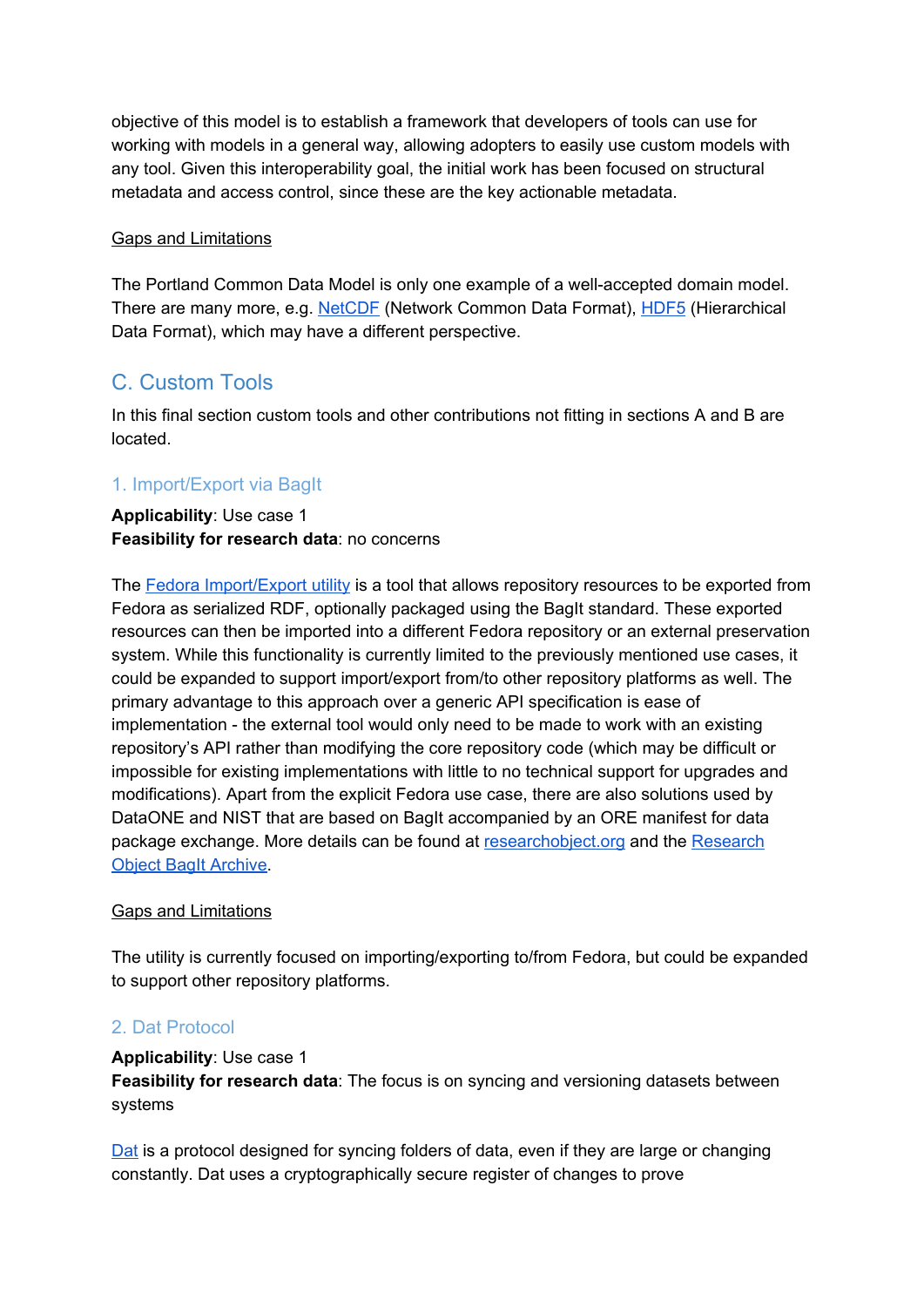that the requested data version is distributed. A byte range of any file's version can be efficiently streamed from a Dat repository over a network connection. Consumers can choose to fully or partially replicate the contents of a remote Dat repository, and can also subscribe to live changes. To ensure writer and reader privacy, Dat uses public key cryptography to encrypt network traffic. A group of Dat clients can connect to each other to form a public or private decentralized network to exchange data between each other. A reference implementation is provided in JavaScript.

#### Gaps and Limitations

Dat is un-opinionated about metadata, only provides unstructured file synchronization, and seems to be experimental at the moment.

# 3. The Data Documentation Initiative (DDI)

#### **Applicability:** Use case 1 **Feasibility for research data:** No concerns

The Data [Documentation](http://www.ddialliance.org/resources/ddi-profiles) Initiative (DDI) is an international standard for describing the data produced by surveys and other observational methods in the social, behavioral, economic, and health sciences. DDI is a free standard that can document and manage different stages in the research data lifecycle, such as conceptualization, collection, processing, distribution, discovery, and archiving. Documenting data with DDI facilitates understanding, interpretation, and use -- by people, software systems, and computer networks[.](http://www.ddialliance.org/explore-documentation)

In constructing DDI special care was taken to review related standards as well as previous versions of DDI in order to provide clear mapping to the contents of outside standards or to incorporate content where appropriate. Over 25 standards were evaluated. DDI 3 currently has mapped relationships to the following standards: DDI [Codebook,](http://www.ddialliance.org/standards/relationship-to-other-standards#codebook) [Dublin](http://www.ddialliance.org/standards/relationship-to-other-standards#dublin) Core and [MARC,](http://www.ddialliance.org/standards/relationship-to-other-standards#dublin) GSIM (General Statistical [Information](http://www.ddialliance.org/standards/relationship-to-other-standards#gsim) Model), [ISO/IEC](http://www.ddialliance.org/standards/relationship-to-other-standards#ISO) 11179, ISO [19118](http://www.ddialliance.org/standards/relationship-to-other-standards#geography) - [Geography,](http://www.ddialliance.org/standards/relationship-to-other-standards#geography) [SDMX,](http://www.ddialliance.org/standards/relationship-to-other-standards#SDMX) METS and [PREMIS.](http://www.ddialliance.org/standards/relationship-to-other-standards#mets)

DDI is a very flexible and complex standard that may be used in "customized" ways that best answers specific needs. DDI profiles allow different agents or agencies to specify exactly how they use the DDI XML format, and thus help achieve seamless transfer and interoperability of DDI instances. A **DDI [profile](http://www.ddialliance.org/resources/ddi-profiles) describes the subset of valid DDI objects** used by an agency for a specified purpose. This is documented in a DDI-XML format, which allows a set of declarations to be made, identifying specific fields in the DDI which are "Used" or "Not Used". Various other qualifications can be made to restrict or default permitted values for specific elements, and human-readable documentation can be added.

#### Gaps and Limitations

Various versions of DDI Lifecycle and Codebook are in use.